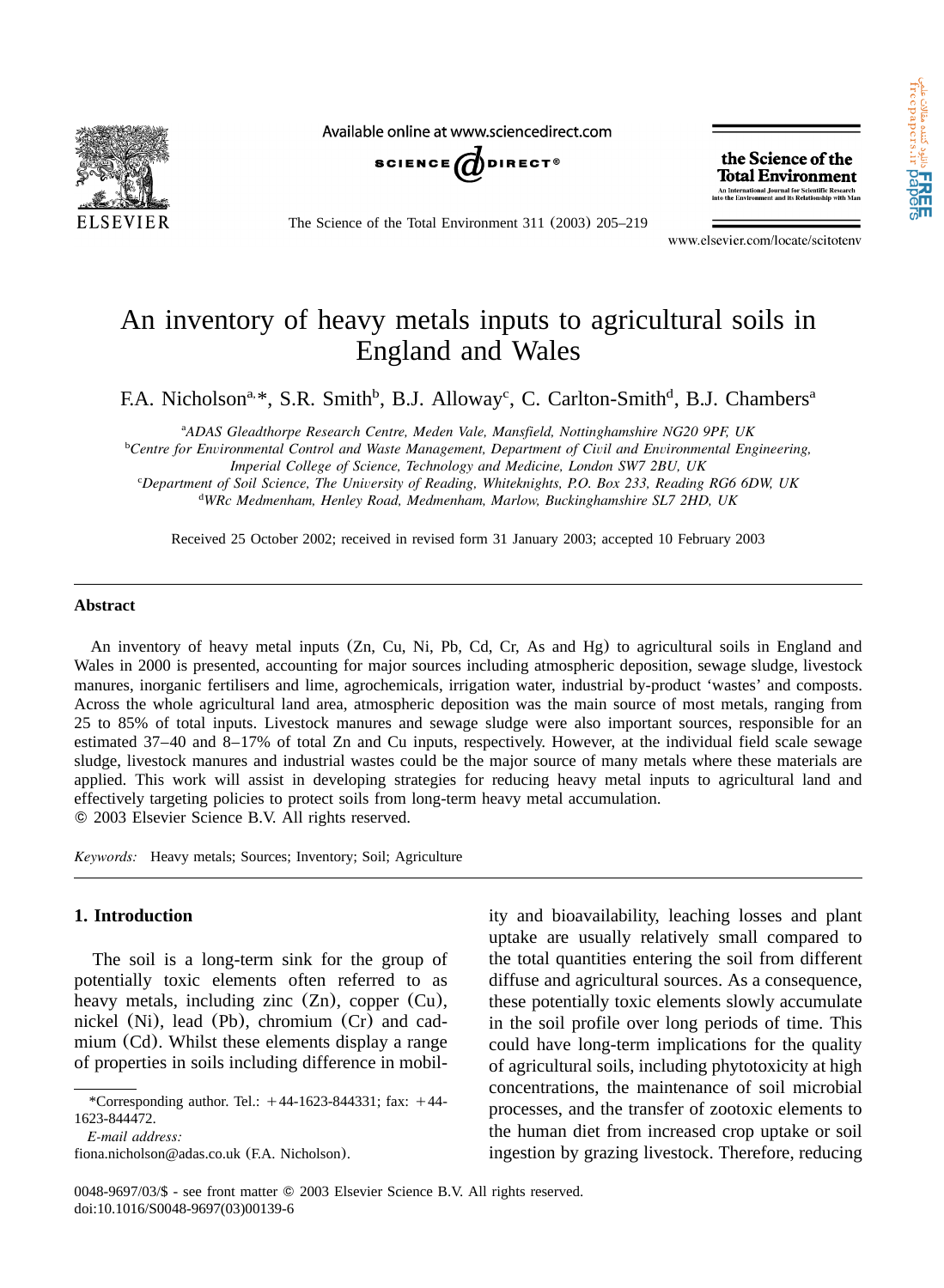heavy metal inputs to soil is a strategic aim of developing soil protection policies in the UK and EU ([DETR, 2001; EC, 2001](#page-13-0)). However, information on the significance and extent of soil contamination with heavy metals from different sources is required so that appropriate actions can be effectively targeted to reduce inputs to soil.

A quantitative inventory of heavy metal inputs to agricultural soils is necessary to determine the scale and relative importance of different sources of metals, either deposited from the atmosphere or applied to farmland. Information on heavy metal input rates is also useful for estimating accumulation in soils (e.g. [Harmsen, 1992](#page-13-0)). However, the quality of any inventory depends on the availability of the appropriate data and its robustness. Over time, new research can improve the quality of data available, and changes in farming practices or in the regulatory environment can have a significant impact on input estimates. Hence, it is important that such work is updated periodically so that confidence can be placed in the results.

Heavy metal inputs to agricultural land in the UK estimated by [Critchley](#page-13-0) (1983) identified atmospheric deposition as the principal source of metals entering soil when viewed at a national level, whereas inorganic fertilisers and pesticides were responsible for relatively small rates of addition. Sewage sludge and livestock manures were also identified as significant sources of metals, albeit to a more limited land area. However, a number of important changes have taken place since 1983 which are likely to have affected the inputs of heavy metals to soils. These include, for example, the introduction of limits on metal supplementation of pig feeds ([Anon, 2000a](#page-13-0)), reduced concentrations of metals in sewage sludge due to tighter trade effluent standards ([Gendebien et al.,](#page-13-0) [1999](#page-13-0)), the banning of pesticides containing mercury and arsenic, the sourcing of rock phosphates by the UK fertiliser industry that are low in Cd and reductions in atmospheric emissions of metals from industry as a result of improved emissions control.

The agricultural use of sewage sludge is a well established practice in the UK and is managed, regulated and monitored ([UK SI, 1989; DoE,](#page-14-0) [1996](#page-14-0)) to minimise environmental problems. In

particular, the controls specify precautionary maximum permissible heavy metals concentrations in soil and maximum annual rates of addition ([Table](#page-2-0) [1](#page-2-0)) to protect soil fertility, crop yields and quality, and human and animal health ([Smith, 1996](#page-14-0)). These values can also provide a benchmark to assess and compare heavy metal accumulation rates from diffuse sources such as atmospheric deposition and as contaminants in livestock manures, inorganic fertilisers and other materials applied purposefully to agricultural land for crop production. The regulations on agricultural use of sewage sludge currently represent the only statutory based mechanism for controlling heavy metal inputs to soils in the UK. However, a voluntary certification scheme was recently introduced for composted 'wastes' specifying limits on heavy metal concentrations in material that is ready for sale or distribution ([Composting Association, 2000](#page-13-0)). New mandatory limits on heavy metals in livestock manures are currently being considered in Germany to protect soils from heavy metal accumulation from this important source ([Environment](#page-13-0) [Daily, 2002](#page-13-0)).

In this study, we present an inventory of heavy metal inputs to agricultural land in England and Wales from atmospheric deposition, sewage sludge, livestock manures, inorganic fertilisers and lime, agrochemicals, irrigation water, industrial byproduct 'wastes' and composts, based on recent published data on heavy metal contents and estimated quantities of materials applied to soil for crop production. The relative importance of the different sources of metals at a national and individual field scale was estimated from the total quantities of metals deposited on agricultural land, as well as the annual rates of metal inputs per hectare of farmland. We have also assessed the implications of these input rates in terms of the time required to reach the statutory soil metal limits that are the basis of the controls to protect agricultural soil quality where sewage sludge is applied ([UK SI, 1989; DoE, 1996](#page-14-0)).

# **2. Methodology**

# *2.1. Atmospheric deposition*

Extensive data were available on the total deposition (wet plus dry) of heavy metals to soil for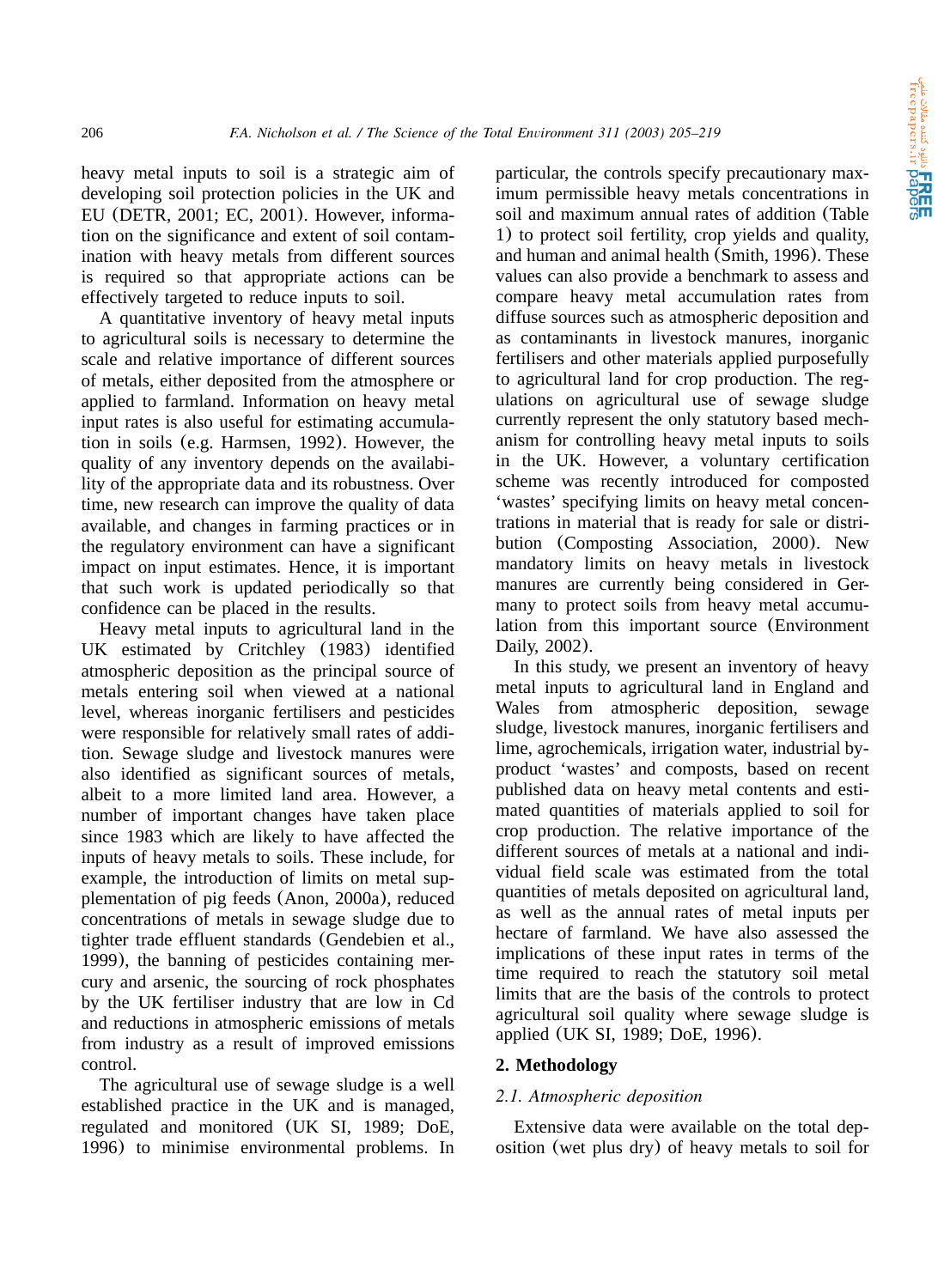<span id="page-2-0"></span>Table 1

| <b>PTE</b>      |                      | Maximum permissible concentration in soil (mg/kg dry soil) |             |      |                     |  |  |  |  |
|-----------------|----------------------|------------------------------------------------------------|-------------|------|---------------------|--|--|--|--|
|                 | Soil pH value        | average annual rate of<br>addition over a 10               |             |      |                     |  |  |  |  |
|                 | $5.0 - 5.5$          | $5.5 - 6.0$                                                | $6.0 - 7.0$ | >7.0 | year period (kg/ha) |  |  |  |  |
| Zn              | 200                  | 200                                                        | 200         | 300  | 15                  |  |  |  |  |
| Cu              | 80                   | 100                                                        | 135         | 200  | 7.5                 |  |  |  |  |
| Ni              | 50                   | 60                                                         | 75          | 110  | 3                   |  |  |  |  |
|                 | For pH 5.0 and above |                                                            |             |      |                     |  |  |  |  |
| Cd              | 3                    |                                                            |             |      | 0.15                |  |  |  |  |
| Pb <sup>a</sup> | 300                  |                                                            |             |      | 15                  |  |  |  |  |
| Hg              |                      |                                                            |             |      | 0.1                 |  |  |  |  |
| Cr              | 400                  |                                                            |             |      | 15                  |  |  |  |  |
| Mo              | 4                    |                                                            |             |      | 0.2                 |  |  |  |  |
| Se              | 3                    |                                                            |             |      | 0.15                |  |  |  |  |
| As              | 50                   |                                                            |             |      | 0.7                 |  |  |  |  |
| $\mathbf F$     | 500                  |                                                            |             |      | 20                  |  |  |  |  |

Maximum permissible concentrations of potentially toxic elements in soils after application of sewage sludge and maximum annual rates of addition ([DoE, 1996](#page-13-0))

<sup>a</sup> The limit value for Pb will be reduced to 200 mg/kg dry soil in a future revision of The Code of Practice for Agricultural Use of Sewage Sludge ([DoE, 1996](#page-13-0)) and the Sludge (Use in Agriculture) Regulations ([UK SI, 1989](#page-14-0)).

a period of 42 months (1995–1998) from a network of monitoring stations at 34 rural sites in England and Wales ([Alloway et al., 2000](#page-13-0)). Each monitoring station comprised duplicate inverted polystyrene 'frisbees' (22 cm diameter) mounted on posts 1.8 m above ground connected to polyethylene collecting bottles. The sites of the monitoring stations were selected to be remote from major roads and nearby industrial sources of pollution, with many located at agricultural research stations or working farms. Collecting bottles were changed monthly and the contents filtered through  $0.45$  um membrane filters to separate the 'soluble' and 'insoluble' fractions. The soluble fractions following filtration were analysed in duplicate directly by ICP-OES for Zn, Cu, Ni, Pb, Cr and Cd, whilst the filter residues were dried and subsequently digested with concentrated nitric and hydrochloric acids followed by dilution, filtration and duplicate analysis by ICP-OES. Arsenic and Hg in the soluble fractions and digested filter residues were analysed by vapour generation atomic absorption spectrometry. Analytical quality control was assured by the use of reference solutions and the inclusion of an in-house solution of simulated rainfall with each batch. The analytical methods used were found to be sufficiently sensitive for all the heavy metals in both filtrate and filter residues (data not shown), except for Hg where the results should be viewed with caution.

Total metal deposition was estimated for the inventory from the average deposition rate for each metal and the total area of land on agricultural holdings in England and Wales as specified in the June Agricultural Census for 2000 ([DEFRA,](#page-13-0) [2000](#page-13-0)).

### *2.2. Sewage sludge*

Detailed statistics on the quantities of sewage sludge applied to agricultural land are collected by UK water service providers as required by EU and UK legislation ([CEC, 1986; UK SI, 1989](#page-13-0)). The most recent survey of sludge production, quality, reuse and disposal was for the period  $1996/1997$ ([Gendebien et al., 1999](#page-13-0)). During 1996/1997 approximately 50% of sludge production (480 000 t of dry solids-ds) was applied to 73 000 ha of agricultural land in England and Wales. Total metal inputs to land from this source were calculated from the weighted average metal concentrations for sludge used in agriculture (i.e. weighted on the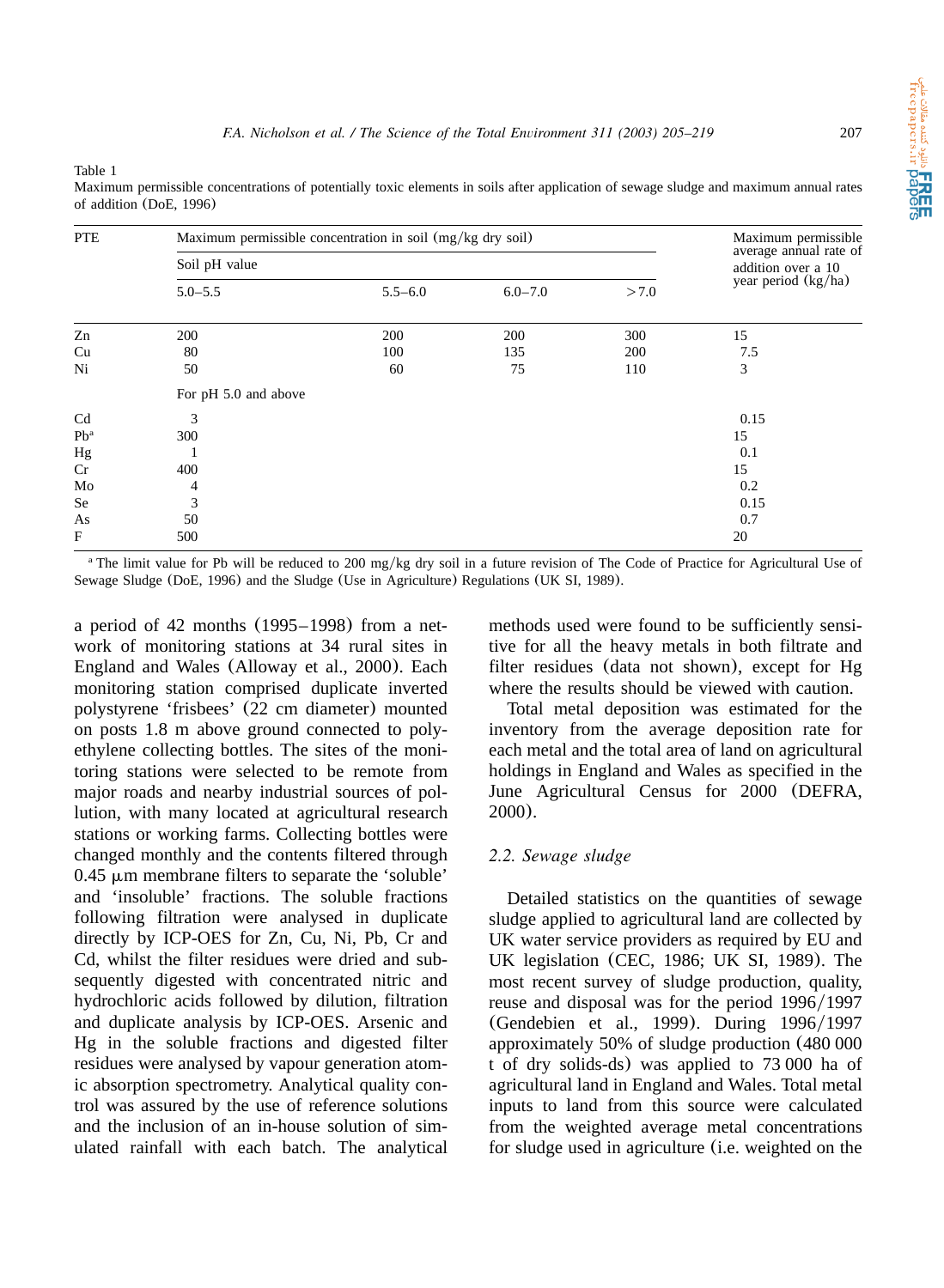basis of the quantity of sludge applied of different concentrations) and the total quantity of sludge dry solids applied. The loading rate from this source was also determined for comparison with livestock manures at a rate of application equivalent to 250 kg total  $N/ha$  ([MAFF, 1998](#page-14-0)) using a weighted average total N concentration in sludge of 4.4% ds.

## *2.3. Livestock manures*

Total heavy metal inputs to agricultural land from livestock manures were estimated from the livestock numbers reported in the June 2000 Agricultural Census ([DEFRA, 2000](#page-13-0)), excreta production quantities ([Anon, 2000b](#page-13-0)) and mean manure heavy metal concentrations for each livestock class (cattle, pigs, poultry) and manure type (slurry, farmyard manure, broiler litter, layer manure), based on data reported by [Nicholson et al.](#page-14-0) (1999). Heavy metal loading rates were calculated assuming a manure application rate equivalent to 250 kg/ha total N as recommended in 'The MAFF Water Code' ([MAFF, 1998](#page-14-0)) and the typical N content of livestock manures ([Anon, 2000b](#page-13-0)).

# *2.4. Fertilisers and lime*

Detailed statistics on fertiliser use on farms in the UK are provided in the Survey of Fertiliser Practice ([Chalmers et al., 2001](#page-13-0)). Heavy metal contents in phosphate and other fertilisers used in the UK were recently surveyed ([Marks, 1996](#page-14-0)). However, there was only limited and historical information on metal concentrations in liming materials ([Chater and Williams, 1974](#page-13-0)).

# *2.5. Agrochemicals*

The amounts of Zn and Cu applied to land in England and Wales were derived from published data on pesticide usage ([Garthwaite and Thomas,](#page-13-0) [1999; Thomas and Wardman, 1999](#page-13-0)) and information on the heavy metal contents of the active ingredients ([Whitehead, 2001](#page-14-0)).

# *2.6. Irrigation water*

The amount of irrigation water used in England and Wales is reported every 2–3 years and varies

greatly depending on the season ([Anon, 1997](#page-13-0)). In this study, average values (from 1984, 1987, 1990, 1992 and 1995) for the area irrigated and the volumes of water applied were used, together with the Zn and Cu analyses of 23 borehole supplies and 7 stream/river samples to estimate metal inputs to soil from this source.

# *2.7. Industrial 'wastes*'

The quantities and typical composition of industrial 'waste' materials applied to agricultural land in England and Wales were recently published in a European survey of 'wastes' spread on land ([Gendebien et al., 2001](#page-13-0)). However, the actual amounts of these materials applied to land in the UK are not precisely known except for paper sludge, and approximate loadings have been used to calculate metal inputs from this diverse range of materials. Median chemical composition values were taken from [Davis and Rudd](#page-13-0) (1998) based on 10 years of measurements on different types of 'wastes'. These data represent only a limited number of UK 'waste' sources, but provide a general indication of 'waste' composition. There are no published records available on the land areas treated with industrial 'wastes'.

# *2.8. Composts*

Recent statistics on the quantity of composted materials produced in the UK and their end-uses are reported by [Slater et al.](#page-14-0) (2001). These mostly comprise municipal waste composts derived from green wastes (89%) and a limited amount of domestic solid waste composts (7.5%). Information on the amounts of compost used for different purposes (soil conditioning, mulching) and the heavy metal contents of composted 'wastes' produced in the UK are also available ([Slater et al.,](#page-14-0) [2001; Anon, 1998](#page-14-0)).

# *2.9. Other sources*

A number of other potential sources of heavy metal inputs to agricultural land were identified as being of local importance, but were not included in the inventory because of difficulties in estimat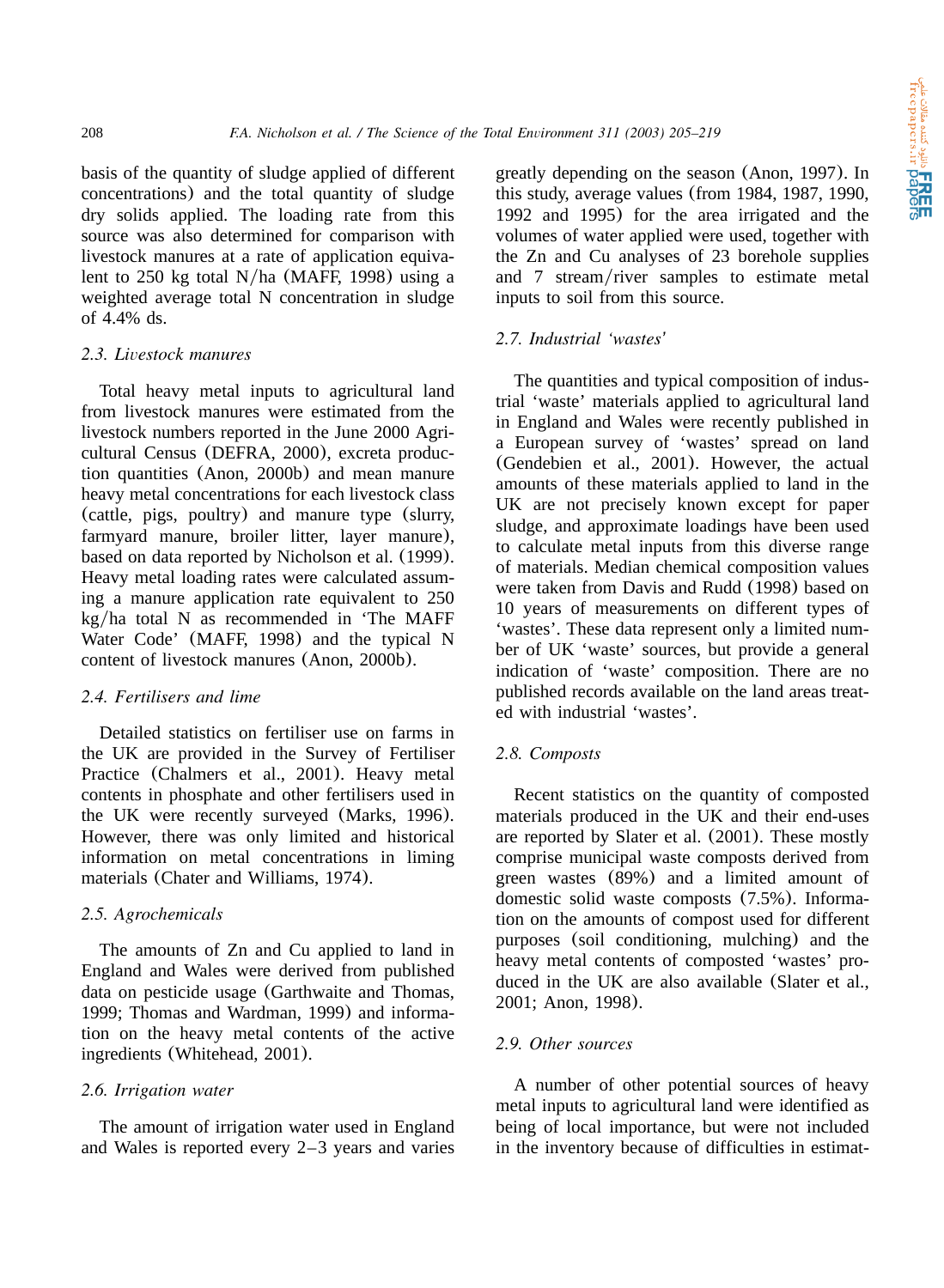ing their contribution to overall metal inputs. These included flooding events, where material rich in heavy metals may be carried from an upstream source and be re-deposited on flooded land further downstream. Corrosion of metal farm buildings, fencing, gates and electrical installations could also be a significant source of some metals; for example, [Lijzen and Ekelenkamp](#page-14-0) (1995) estimated that approximately 40% of total Zn inputs to soils in the Netherlands was from corrosion. However, the contamination is likely to remain localised in the immediate vicinity of the structures, rather than influencing metal concentrations of wider areas of agricultural land. Run-off or spray may contribute to the heavy metal burden of soils close to major roads. Abrasion of the machinery used to cultivate agricultural land has also been suggested as a potential (if minor) source of heavy metals.

#### **3. Results and discussion**

#### *3.1. Atmospheric deposition*

The most important sources of heavy metals in the atmosphere include energy production, mining, metal smelting and refining, manufacturing processes, transport and waste incineration ([Nriagu,](#page-14-0) [1990](#page-14-0)). The transfer of particles containing these metals from the atmosphere to the earth's surface may occur by dry, wet or occult deposition, onto soil or vegetation surfaces ([Haygarth and Jones,](#page-13-0) [1992](#page-13-0)). Metals deposited on the soil surface will gradually become incorporated into the soil and will contribute to overall soil concentrations. However, metals falling onto vegetation may remain on the leaf surface, be absorbed by the plant or be washed off into the soil by rainfall.

Atmospheric deposition is ubiquitous, although deposition rates vary depending on proximity to point sources of pollution such as heavy industry or major roads. There has been considerable effort devoted to measuring deposition in UK urban areas (e.g. [Harrison, 1993](#page-13-0)). However, until recently, the measurement of atmospheric deposition rates to agricultural soils has received comparatively little attention. [Cawse](#page-13-0) (1987) reported on a network of 7 rural sites, but these were not representative of the country as a whole, and the two inland sites

were potentially influenced by industrial sources of metals. Deposition in rain gauges at ADAS Experimental Centres was reported by [Wadsworth](#page-14-0) [and Webber](#page-14-0) (1977), but was probably influenced by zinc contamination and did not account for dry deposition. Subsequently, specific studies conducted at various locations have measured atmospheric deposition but with specific objectives and different methodologies. Moreover, metal emissions to the atmosphere are likely to have changed markedly (mainly decreasing) over recent decades as a result of changes in the nature and distribution of industries and the introduction of pollution abatement regulations. Hence, it was recognised that a more comprehensive estimate of atmospheric deposition to agricultural land was required. The 'frisbee' monitoring network established by [Allo](#page-13-0)[way et al.](#page-13-0) (2000) collected total deposition data at 34 sites in England and Wales, providing baseline information on inputs to lowland agricultural soils and on national variations in diffuse sources of metal loadings to soils.

Zinc was the metal deposited on soil in the largest amounts from the atmosphere in England and Wales, followed by Cu and Pb ([Table 2](#page-5-0)). The rate of Zn deposition was relatively consistent across all the monitoring stations  $(126-356 \text{ g/ha})$ yr) indicating that this element was probably emitted to the atmosphere from many different sources and may also be subject to long-range, trans-boundary transport. Deposition rates of the other elements were much more variable than for Zn and differed by up to an order of magnitude, probably indicative of local differences in conditions and releases to the atmosphere.

A recent study comparing different methods for estimating atmospheric heavy metal (Cd, Pb, Cu and Zn) deposition to the UK found that estimates from the 'frisbee' network were large compared to estimates using moss analysis or using an emission inventory and atmospheric transport model ([Nem](#page-14-0)[itz et al., 2000](#page-14-0)). The reasons for this apparent discrepancy are unclear, but could be due to the high particle collection efficiency of the 'frisbees' or local resuspension of soil particles. However, when the results were compared with atmospheric deposition data for 12 other European countries ([Table 2](#page-5-0)), for most metals (Zn, Ni, Cd and Cr)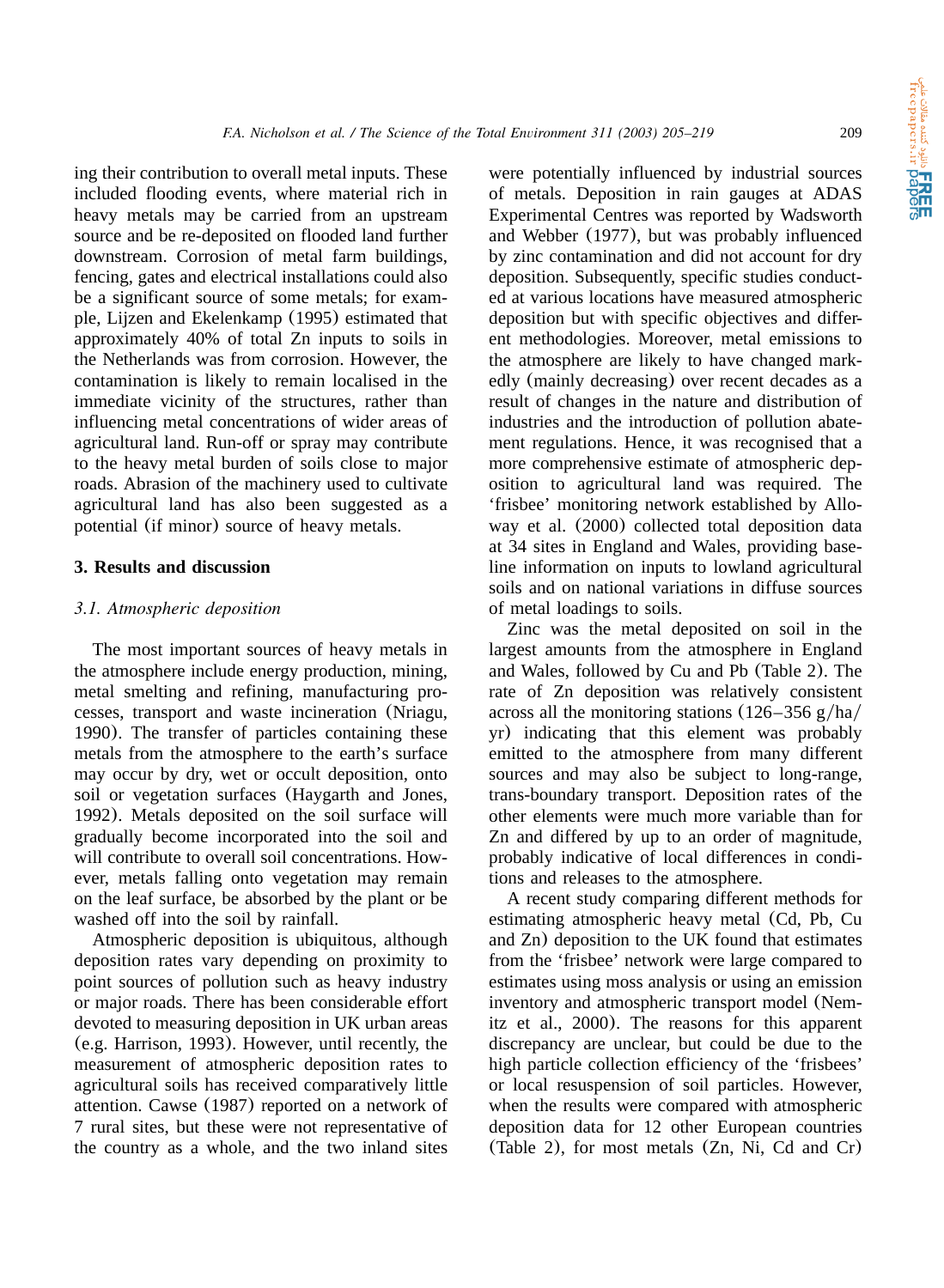**CREE E**<br>Treepapers.ir papers<br>Treepapers.ir papers

|   | 《《大学》卷177》卷1771 《大学》卷1772 《《大学》卷1772 《大学》卷1772 《大学》卷1772 《大学》卷1272 《大学》卷1772 《大学》卷17 |
|---|--------------------------------------------------------------------------------------|
|   |                                                                                      |
| ) |                                                                                      |
|   |                                                                                      |
|   |                                                                                      |
|   |                                                                                      |
|   |                                                                                      |
|   |                                                                                      |
|   |                                                                                      |
|   |                                                                                      |
|   |                                                                                      |
|   |                                                                                      |
|   |                                                                                      |
|   |                                                                                      |
|   |                                                                                      |
|   |                                                                                      |
|   |                                                                                      |
|   |                                                                                      |
|   |                                                                                      |
|   |                                                                                      |
|   |                                                                                      |
|   |                                                                                      |
|   |                                                                                      |
|   |                                                                                      |
|   |                                                                                      |
|   |                                                                                      |
|   |                                                                                      |
|   |                                                                                      |
|   |                                                                                      |
|   |                                                                                      |
|   |                                                                                      |

<span id="page-5-0"></span>

| Country           | Measurement        |                  |                |                  |                    |      |     |                                          |           |                           |                                       |  |
|-------------------|--------------------|------------------|----------------|------------------|--------------------|------|-----|------------------------------------------|-----------|---------------------------|---------------------------------------|--|
|                   | Zn                 | Cu               | Ni             | Pb               | Cd                 | Cr   | As  | Hg                                       | Date      | Method                    | Comments                              |  |
| England and Wales |                    |                  |                |                  |                    |      |     |                                          |           | 1995-1998 Bulk deposition | 34 rural sites (see text for details) |  |
| Mean<br>Range     | 221<br>$126 - 356$ | 57<br>$32 - 247$ | 16<br>$6 - 47$ | 54<br>$19 - 139$ | 1.9<br>$0.7 - 6.1$ | 7.5  | 3.1 | 1.0<br>$2.9 - 20$ $0.9 - 10$ $0.5 - 8.5$ |           |                           |                                       |  |
| Austria           | 500                | 100              | 2.1            | 8.5              | 2.7                | 6.2  |     |                                          |           | <b>Moss</b>               | Data from several studies             |  |
| Belgium           | 62                 |                  | 2.5            | 24               | < 0.1              |      |     |                                          |           |                           | Data from several studies             |  |
| Denmark           | 80                 | 8                | 2.1            | 10.4             | 0.3                | 1.3  | 1.1 |                                          | 1999      | <b>Bulk</b> deposition    | 7 evenly spread sites                 |  |
| Finland           | 20                 | 5                | 1.5            | 5.7              | 0.2                | 0.5  | 0.7 |                                          | 1997-1999 | Bulk deposition           | 8 background sites                    |  |
| Germany           | 540                | 53               | 11.0           | 57.2             | 2.5                | 7.0  |     |                                          |           | Various                   | Data from several studies             |  |
| Hungary           | 219                | 62               | 24.7           | 101.9            | 9.9                |      |     |                                          |           | Bulk deposition           | 3 sites                               |  |
| Ireland           | 235                | 13               | 1.6            | 13.3             | 0.6                | 0.7  |     |                                          | 1997-1998 | Rainfall                  | 2 sites                               |  |
| Italy             | 289                | 60               | 35.0           | 58.1             | 3.3                | 45.6 |     |                                          | 1997      | Surrogate dry deposition  | 1 rural site                          |  |
| Norway            | 68                 | 12               | 6.0            | 16.1             | 0.6                | 1.7  |     |                                          |           |                           | Agricultural sites                    |  |
| Poland            | 540                | 40               | 20.0           | 100.0            | 2.0                | 30.0 |     |                                          |           |                           | Data from several studies             |  |
| Sweden            | 118                | 15               | 0.5            | 6.3              | 0.8                | 5.0  |     | 0.1                                      |           | <b>Moss</b>               |                                       |  |
| Switzerland       | 119                | 18               | 11.0           | 28.0             | 0.8                | 3.7  |     |                                          | 1999      |                           | 16 sites                              |  |
| The Netherlands   | 162                | 27               | 10.6           | 47               | 1.3                | 2.5  | 3.2 | 0.7                                      |           |                           |                                       |  |
| European average  | 227                | 34               | 10             | 38               | 1.9                | 9.3  | 2.0 | 0.6                                      |           |                           |                                       |  |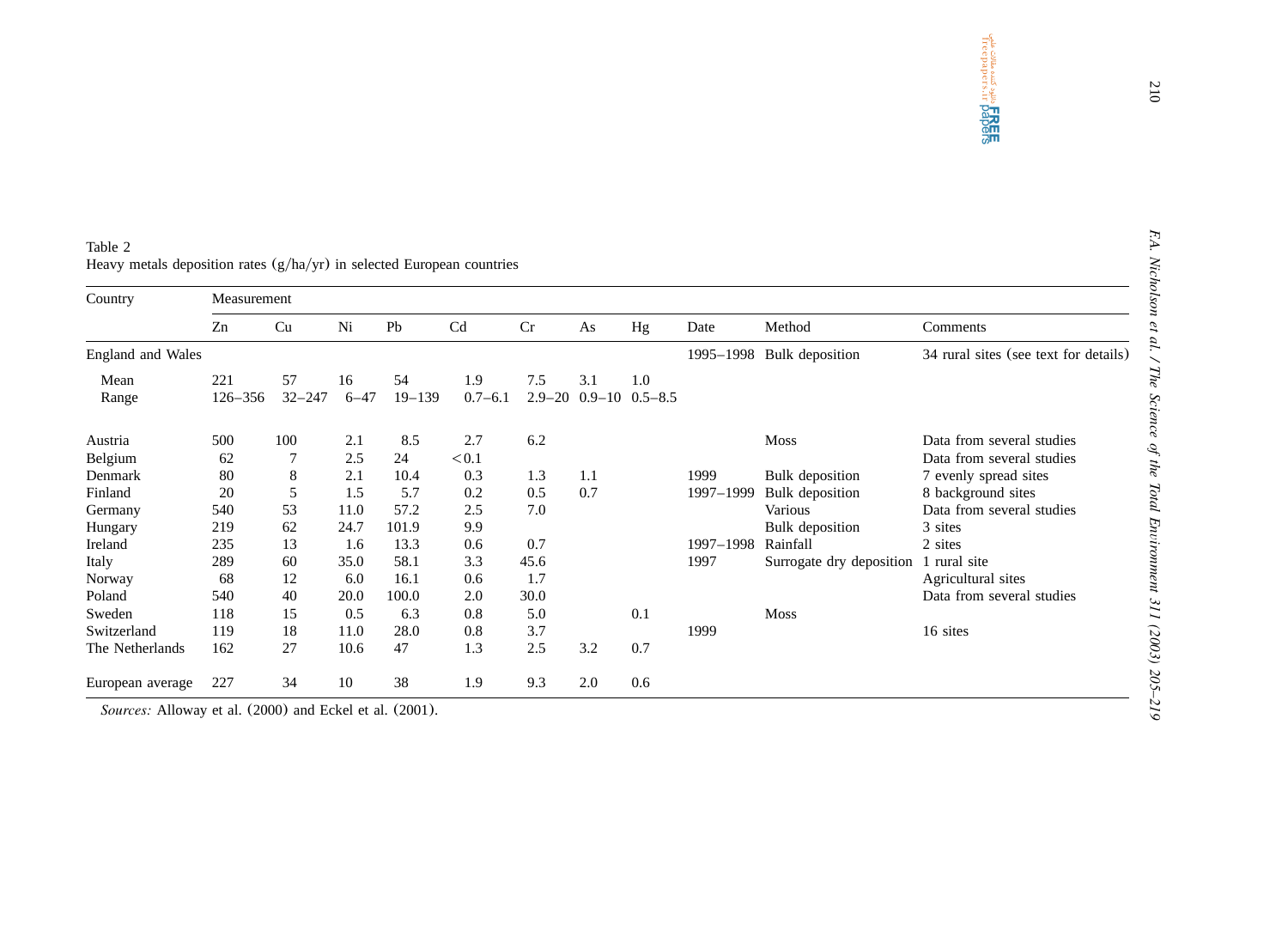<span id="page-6-0"></span>Table 3

Concentrations of heavy metals in different materials applied to agricultural soils for crop production and quantities applied annually in England and Wales

| Source                                         | Quantity<br>applied | Zn  | Cu<br>(mg/kg ds) | Ni   | Pb   | Cd    | Cr     | As  | Hg     |
|------------------------------------------------|---------------------|-----|------------------|------|------|-------|--------|-----|--------|
|                                                | (Mt ds)             |     |                  |      |      |       |        |     |        |
| Sewage sludge <sup>a</sup>                     | 0.44                | 802 | 565              | 59   | 221  | 3.4   | 163    | 6   | 2.3    |
| Livestock manures <sup>b</sup>                 |                     |     |                  |      |      |       |        |     |        |
| Cattle slurry                                  | 1.74                | 170 | 45               | 6.0  | 7.0  | 0.3   | 6.0    | 2.0 | nd     |
| Pig slurry                                     | 0.27                | 650 | 470              | 14.0 | 8.0  | 0.4   | 7.0    | 2.0 | nd     |
| Cattle $FYMc$                                  | 8.45                | 68  | 16               | 2.8  | 2.4  | 0.2   | 2.0    | 1.2 | nd     |
| Pig FYM                                        | 1.37                | 240 | 168              | 5.2  | 3.2  | 0.2   | 2.4    | 0.8 | nd     |
| Layer manure                                   | 0.30                | 583 | 90               | 10.0 | 9    | 1.3   | 5.7    | 0.3 | nd     |
| Broiler litter <sup>d</sup>                    | 1.35                | 217 | 32               | 4.0  | 3.3  | 0.6   | 2.0    | 0.5 | nd     |
| Inorganic fertilisers                          |                     |     |                  |      |      |       |        |     |        |
| Nitrogen                                       | 1.30                | 14  | 10               | 1.4  | 4.6  | 0.9   | 3.4    | 0.9 | 0.03   |
| Phosphate                                      | 0.33                | 654 | 94               | 63   | 10.5 | 30.6  | 319    | 22  | 0.1    |
| Potash                                         | 0.41                | 8   | 6                | 0.8  | 2.7  | 0.5   | 2      | 0.5 | 0.02   |
| Lime                                           | 2.87                | 11  | 2                | 5.1  | 2.0  | 0.3   | 6      | nd  | nd     |
| Industrial 'wastes'                            |                     |     |                  |      |      |       |        |     |        |
| Paper sludge <sup>e</sup>                      | 0.07                | 64  | 59               | 4.7  | 2.1  | < 1.2 | 6.9    | nd  | < 0.05 |
| Food industry waste—general <sup>e</sup>       | 0.07                | 110 | 26               | 0.1  | < 22 | < 6   | $<$ 22 | nd  | < 0.2  |
| Textile waste—dyers and bleachers <sup>e</sup> | < 0.01              | 276 | 253              | 3.2  | 13   | < 7   | 8      | nd  | < 0.3  |
| Compost <sup>f</sup>                           | 0.06                | 75  | 25               | 10   | 65   | 0.7   | 50     | nd  | 0.2    |

nd, No data.

<sup>a</sup> Weighted average metal concentrations for sludge used on agricultural land in England and Wales ([Gendebien et al., 1999](#page-13-0)).

<sup>b</sup> Typical concentrations in manures ([Nicholson et al., 1999](#page-14-0)).

<sup>c</sup> Includes sheep FYM.

<sup>d</sup> Includes broilers, pullets, other hens and other poultry.

Assumes dry solids contents of 22, 5 and 4% for sewage sludge, food industry waste—general and textile waste—dyers and <sup>e</sup> bleachers, respectively ([Gendebien et al., 2001](#page-13-0)).

 $f$  Assumes a 40% dry solids content ([Anon, 1998](#page-13-0)).

the rate of input from the atmosphere in England and Wales was similar to the European average. Deposition of Cu and Pb in England and Wales was higher than the average European value, but similar to the rates measured in Germany and Italy.

#### *3.2. Sewage sludge*

Heavy metals are present in UK sewage sludge as a result of domestic, road run-off and industrial inputs to the urban wastewater collection system ([IC Consultants, 2001](#page-13-0)). Controls on industrial discharges of heavy metals and changes in industrial practices in the UK have markedly reduced the metal content of sewage sludge, so that diffuse inputs from domestic sources (particularly Cu associated with leaching from plumbing materials and use of Zn in body care products) have increased in relative importance ([Comber and](#page-13-0) [Gunn, 1996](#page-13-0)). The weighted average metal concentrations reported for sludge used on agricultural land are shown in Table 3.

Estimated input rates of heavy metals to soil in sewage sludge assuming an application rate of 250  $kg$  N/ha/vr were lower than the maximum permitted rates of addition for the agricultural use of sludges ([Table 1](#page-2-0)), but higher than those from any of the other sources at a field level ([Table 4](#page-7-0)). In practice, the 'average actual' rate of sludge application is equivalent to 289 kg  $N/ha/yr$  ([Gendebien](#page-13-0) [et al., 1999](#page-13-0)) and so 'average actual' rates of metal additions would be proportionately higher than those given in [Table 4.](#page-7-0) Nevertheless, in normal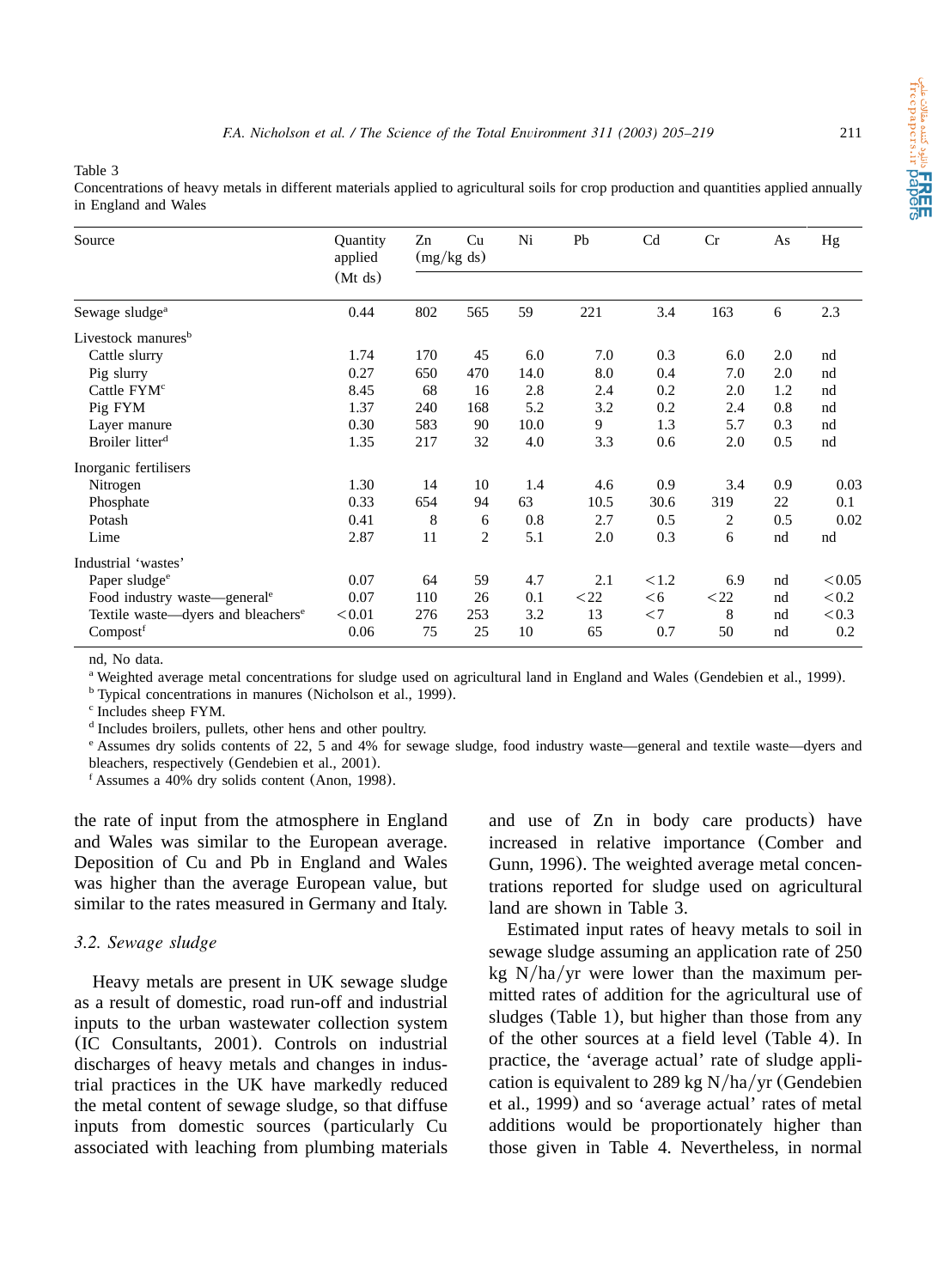| Source                         | Zn   | Cu   | Ni  | Pb   | Cd   | Cr  | As   | Hg    |
|--------------------------------|------|------|-----|------|------|-----|------|-------|
| Atmospheric deposition         | 221  | 57   | 16  | 54   | 1.9  | 7.5 | 3.1  | 1.0   |
| Sewage sludge <sup>a</sup>     | 4557 | 3210 | 335 | 1256 | 19   | 926 | 34   | 13    |
| Livestock manures <sup>a</sup> |      |      |     |      |      |     |      |       |
| Dairy cattle slurry            | 1063 | 281  | 38  | 44   | 1.9  | 35  | 13.8 | 0.2   |
| Beef cattle slurry             | 1214 | 321  | 43  | 50   | 2.1  | 40  | 15.7 | 0.2   |
| Pig slurry                     | 2321 | 1679 | 50  | 29   | 1.4  | 24  | 7.5  | 0.1   |
| Cattle FYM <sup>b</sup>        | 718  | 168  | 28  | 27   | 2.7  | 20  | 11.9 | 0.2   |
| Pig FYM                        | 2120 | 1488 | 48  | 27   | 2.0  | 22  | 8.7  | 0.1   |
| Layer manure                   | 2734 | 422  | 47  | 42   | 6.1  | 27  | 2.2  | 0.1   |
| Broiler litter <sup>c</sup>    | 1142 | 175  | 20  | 18   | 2.6  | 11  | 1.9  | 0.1   |
| Inorganic fertilisers          |      |      |     |      |      |     |      |       |
| Nitrogen                       | 2.2  | 1.6  | 0.2 | 0.7  | 0.1  | 0.5 | 0.1  | < 0.1 |
| Phosphate                      | 34   | 4.9  | 3.3 | 0.5  | 1.6  | 17  | 1.1  | < 0.1 |
| Potash                         | 0.5  | 0.4  | 0.1 | 0.2  | 0.0  | 0.1 | 0.0  | < 0.1 |
| Lime <sup>d</sup>              | 53   | 12   | 25  | 10   | 1.4  | 29  | 0.0  | 0.0   |
| Irrigation water               | 39   | 16   | 1.6 | 0.8  | 0.1  | 0.1 | 1.2  | nd    |
| Paper sludge                   | 1380 | 1270 | 102 | 45   | 12.5 | 150 | nd   | 0.5   |
|                                |      |      |     |      |      |     |      |       |

<span id="page-7-0"></span>Table 4 Heavy metal addition rates  $(g/ha/yr)$  to agricultural land in England and Wales from different sources

nd, No data.

<sup>a</sup> Rate of metal addition assuming an application rate equivalent to 250 kg N/ha/yr.

<sup>b</sup> Includes sheep FYM.

<sup>c</sup> Includes broilers, pullets, other hens and other poultry.

 $d$  Typically applied every 5 years to non-calcareous soils.

operational practice rates of sludge application are generally adjusted on the basis of nitrogen content and are not restricted by heavy metals.

Despite marked improvements in sludge quality, industrial inputs still typically represent up to 50% of the total metal loads in sewage sludge ([IC](#page-13-0) [Consultants, 2001](#page-13-0)). Large variations in metal concentrations are also apparent in sludges produced by different treatment works of comparable size ([Gendebien et al., 1999](#page-13-0)) reflecting localised metal discharges to the urban wastewater collection system. This emphasises the importance of continued vigilance by the water industry in reducing metal discharges in industrial effluents to support the long-term operational and environmental sustainability of sludge recycling in agriculture.

### *3.3. Livestock manures*

Heavy metals are present in livestock diets at background concentrations and may be added to certain feeds as supplementary trace elements for health and welfare reasons, or as growth promoters.

Copper is added to growing pig diets as a costeffective method of enhancing performance, and is thought to act as an anti-bacterial agent in the gut ([Rosen and Roberts, 1996](#page-14-0)). Zinc is also used in weaner pig diets for the control of post-weaning scours ([Holm, 1990](#page-13-0)). Both Zn and Cu are required in trace amounts as poultry enzyme co-factors ([Underwood and Suttle, 1999](#page-14-0)). Small amounts of these heavy metals are naturally present in basal diets (e.g. cereals, soya), although supplements are added in mineral form to fully meet the birds' requirements. Other heavy metals may be present in livestock diets as a result of contamination of mineral supplements (e.g. some limestone added to laying hen feeds may contain relatively high levels of Cd). For all livestock, the majority of most heavy metals consumed in feed is excreted in the faeces or urine, and will thus be present in manure that is subsequently applied to land.

Manure will also contain heavy metals that have been ingested in drinking water or have been added with bedding materials (e.g. straw). Corrosion of the galvanised metal use to construct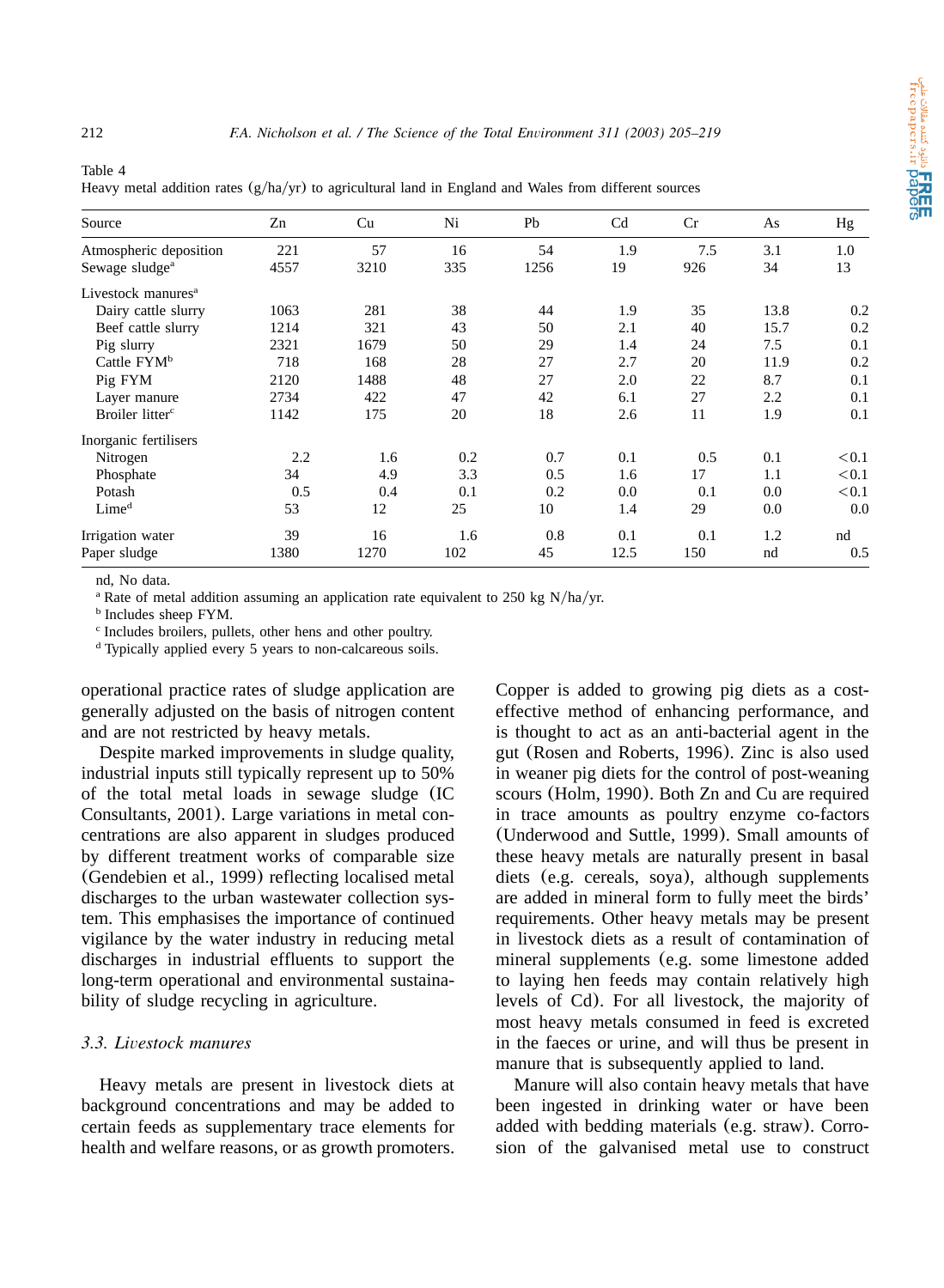



Fig. 1. Contribution of different animal types to selected total metal (Zn, Cu, Pb and Cd) inputs to agricultural land in livestock manures.

livestock housing and the licking and biting of metal housing components is a potential source of Zn in some manures. Footbaths containing Cu or Zn may be used as hoof disinfectants for sheep and cattle and these may be disposed of into manure stores thus contributing to the heavy metal content of manures spread to land.

Typical concentrations of heavy metals in livestock manures from a survey of 85 samples collected from commercial farms in England and Wales in the mid-1990s ([Nicholson et al., 1999](#page-14-0)) are shown in [Table 3.](#page-6-0) The highest concentrations of Zn and Cu were in pig slurry and laying hen manure, reflecting dietary supplementation. Approximately 1900 t of Zn and 650 t of Cu were applied in livestock manures to agricultural land in England and Wales in 2000. The majority  $($ 60%) of most metals (Ni, Cr, Pb, Cd, As and Hg) applied were in cattle manures, due to the large quantities produced (c.10 Mt ds) rather than elevated metal contents ([Table 3](#page-6-0)). In contrast, smaller quantities of pig and poultry manures were produced (c.3.3 Mt ds), but these supplied 53% of the Zn and 67% of the Cu inputs from livestock manures (Fig. 1), due to the elevated concentrations in the manure. Concentrations of Ni, Cr, Cd, Pb, As and Hg in livestock manures were much lower than those in sewage sludge. A recent EU initiative has proposed a reduction in the concentrations of heavy metals (particularly Zn and Cu) in livestock diets to minimise their subsequent environmental impact in land applied manures ([CEC, 2000](#page-13-0)). However, this decision needs to be based on an objective assessment of the environmental, economic and animal welfare issues related to dietary supplementation compared with the impacts of alternative approaches available for animal production.

Heavy metal input rates to soils in England and Wales where handled livestock manures were applied at a rate of 250 kg total  $N/ha/yr$  are shown in [Table 4.](#page-7-0) A proportion of the metal inputs from handled manures, as well as those excreted directly onto grazing land, are recycled through the agricultural system in animal feeds grown and fed on-farm. This recycling process is not account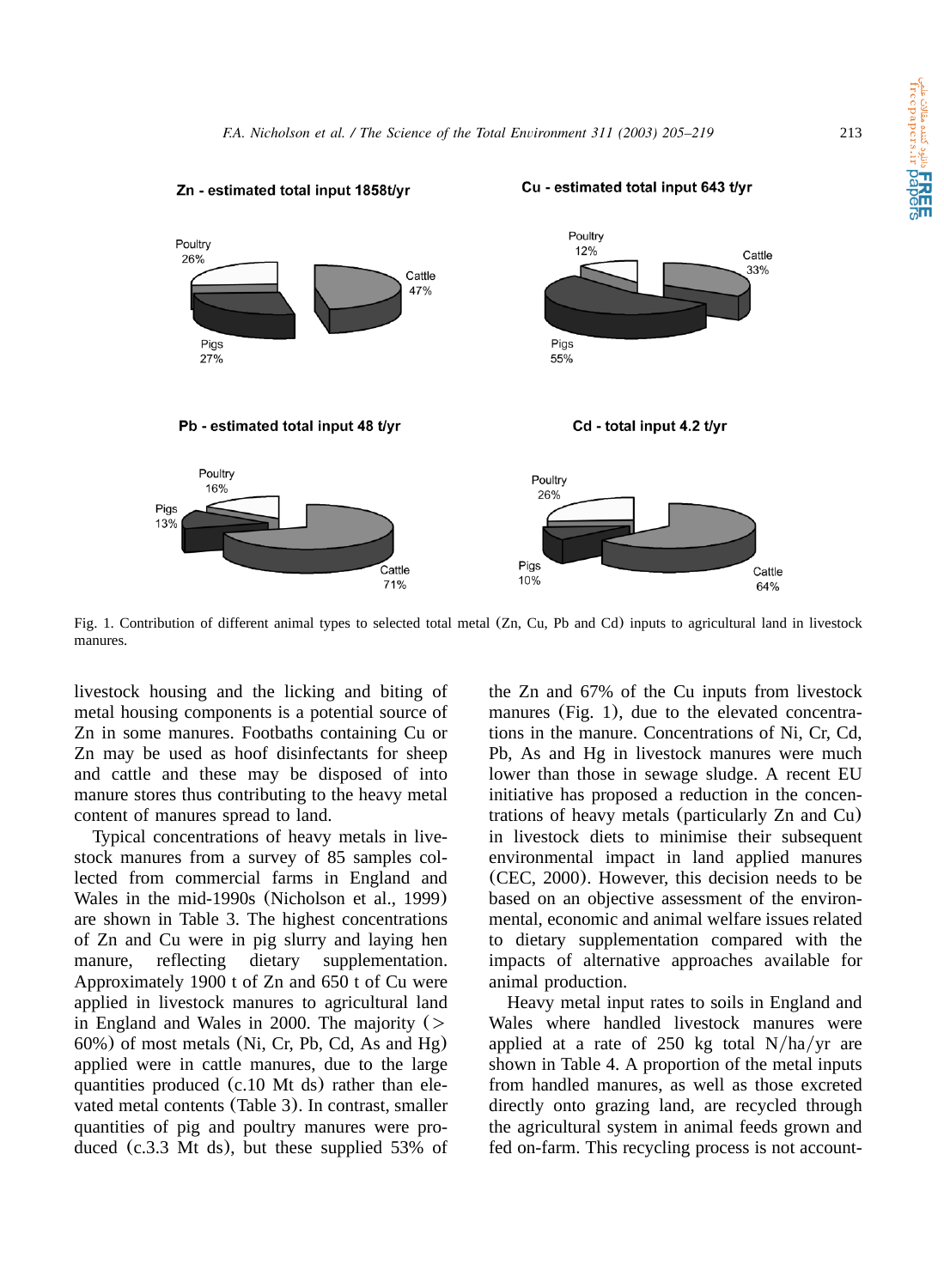<span id="page-9-0"></span>Table 5

| Source                      | Zn       | Cu             | Ni             | Pb       | C <sub>d</sub> | Cr           | As       | Hg       |
|-----------------------------|----------|----------------|----------------|----------|----------------|--------------|----------|----------|
| Atmospheric deposition      | 2457     | 631            | 178            | 604      | 21             | 83           | 35       | 11       |
| Livestock manures           | 1858     | 643            | 53             | 48       | 4.2            | 36           | 16       | 0.3      |
| Sewage sludge               | 385      | 271            | 28             | 106      | 1.6            | 78           | 2.9      | 1.1      |
| Industrial 'wastes'         | 45       | 13             | 3              | 3        | 0.9            | 3.9          | nd       | 0.1      |
| Nitrogen                    | 19       | 13             | $\overline{2}$ | 6        | 1.2            | 4            | 1.2      | < 0.1    |
| Phosphate                   | 213      | 30             | 21             | 3        | 10.0           | 104          | 7.2      | < 0.1    |
| Potash                      | 3        | $\overline{c}$ | $\leq$ 1       |          | 0.2            |              | 0.2      | < 0.1    |
| Lime                        | 32       | $\mathcal{I}$  | 15             | 6        | 0.9            | 17           | nd       | nd       |
| Total inorganic fertilisers | 266      | 53             | 37             | 16       | 12             | 126          | 8.5      | 0.1      |
| Agrochemicals               | 21       | 8              | $\theta$       | $\Omega$ | $\Omega$       | $\mathbf{0}$ | $\Omega$ | $\Omega$ |
| Irrigation water            |          | $\overline{c}$ | $\leq$ 1       | $<$ 1    | < 0.1          | $<$ 1        | 0.1      | nd       |
| Composts                    | $\leq$ 1 | $\leq$ 1       | $\leq 1$       | $\leq$ 1 | < 0.1          | $\leq$ 1     | nd       | < 0.1    |
| Total                       | 5038     | 1621           | 299            | 778      | 40             | 327          | 62       | 13       |

Annual heavy metal inputs (t) to agricultural land in England and Wales for the year 2000

nd, No data.

ed for in this inventory, hence [Table 4](#page-7-0) represents gross rather than net inputs from livestock manures and actual heavy metal soil accumulation rates will be lower. Also, there is evidence to suggest a manure application rate of 250 kg total  $N/ha/yr$ may not be representative of what occurs in practice on some farms. On pig and poultry farms with a limited land area, manure application rates may exceed 250 kg total  $N/ha/yr$ , however, on extensive grassland farms application rates may be much lower. Hence, the 'average actual' metal application rates on a particular farm may be proportionately higher or lower than those quoted in [Table](#page-7-0) [4.](#page-7-0) Nevertheless, [Table 4](#page-7-0) provides a useful basis to compare metal inputs from livestock manures with those from sewage sludges applied at an equivalent rate.

## *3.4. Fertilisers and lime*

The most widely recognised contamination of inorganic fertilisers is associated with Cd present in the rock phosphate feedstock of all phosphate fertiliser materials. Concerns relating to the potential consequences for human health from the accumulation of Cd in the environment (e.g. [Jarup et](#page-13-0) [al., 1998](#page-13-0)) have led to fertiliser manufacturers changing the source of raw materials to reduce inputs, and to the EU commissioning research on possible levy systems to reduce Cd inputs from

this source ([Oosterhuis et al., 2000](#page-14-0)). Heavy metals are also present in varying amounts in other inorganic fertilisers (nitrogen, potash) and in liming materials.

As expected, phosphate fertilisers in particular, were an important source of heavy metals entering agricultural soils, particularly for Zn, Cu and Cd (Table 5). Heavy metal inputs with lime were also relatively high, but this was largely due to the large quantities (2.9 Mt in 2000) applied, rather than elevated heavy metal concentrations ([Table](#page-6-0) [3](#page-6-0)).

Copper deficiency is associated with sandy, shallow soils over chalk and peaty soils. Approximately 5% of the cereal growing area in England and Wales, and 30% in Scotland has been estimated to be deficient in soil copper for cereal crops ([Chalmers et al., 1999](#page-13-0)). Zn deficiency can arise where there is a low total content in soils, or more commonly where soil conditions reduce its availability (e.g. high pH). Of the trace element fertilisers used in England and Wales, only Cu is regularly applied, with c.2% of the total cropping area reported to receive a foliar Cu spray in 1991 at rates of  $70-600$  g/ha ([ADAS, 1992](#page-13-0)). We were unable to locate any reported data on soil application rates of Cu or the application of other trace element fertilisers.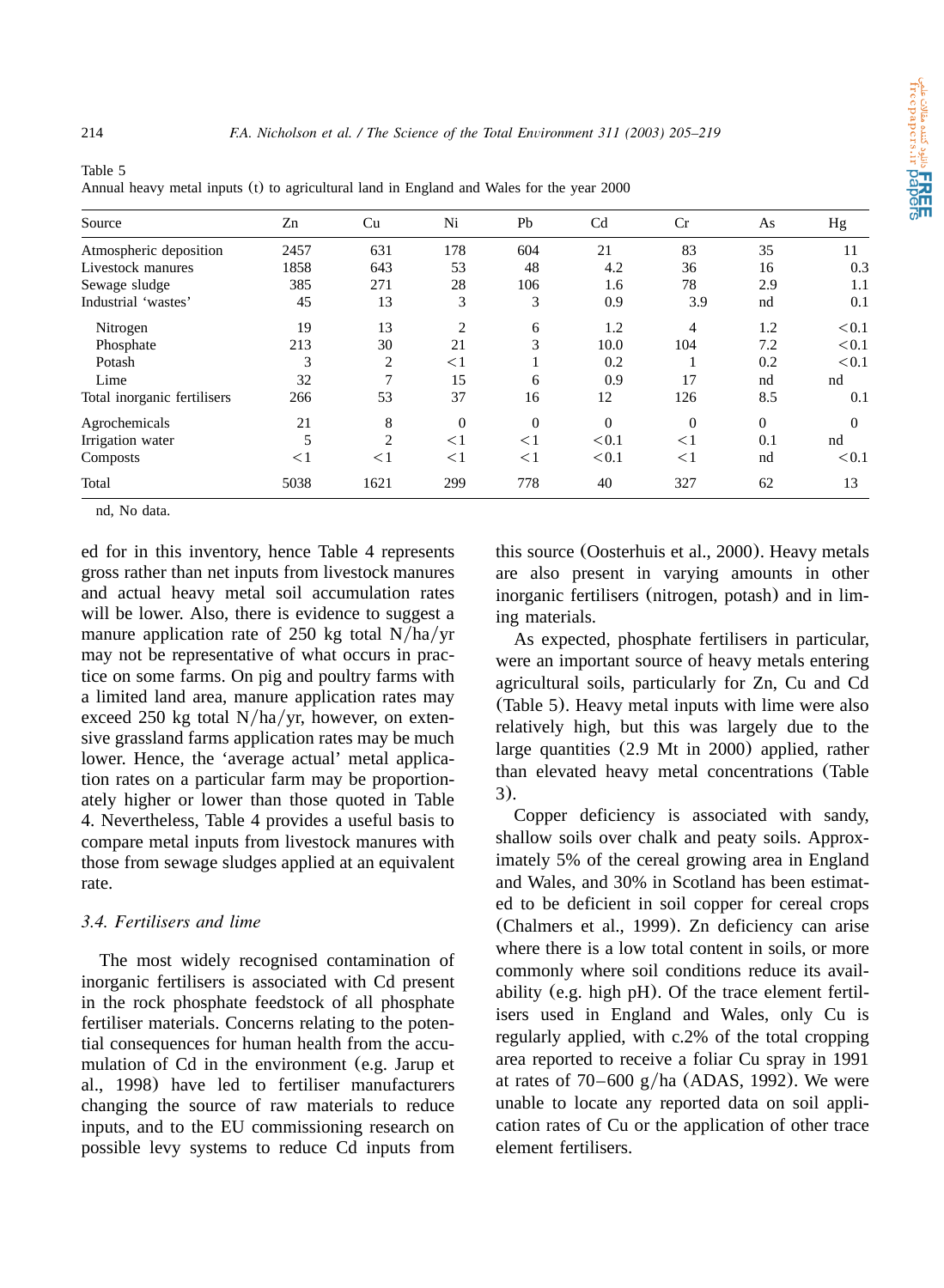#### *3.5. Agrochemicals*

The agricultural use of mercury and arsenic containing pesticides is no longer permitted in the UK, and only a small number of approved pesticides contain other heavy metals. Zinc is a minor constituent of some fungicides that are applied to winter wheat and potatoes, whilst Cu is used as a fungicide for top fruit and hops. A total input of 21 t of Zn and 8 t of Cu was estimated to be applied annually in agrochemical products to agricultural land in England and Wales ([Table 5](#page-9-0)).

These quantities are much lower than those in countries with extensive viticulture where inorganic fungicides with a high Cu content (e.g. Bordeaux mixture) are regularly applied to vineyards. For example, estimates suggest that at least 5500 t of Cu are applied annually in Italy and approximately 3500 t annually in France ([Eckel et al.,](#page-13-0) [2001](#page-13-0)). Other products used to control disease in vineyards may contain As with, for example, 800– 900 t of As applied annually in France ([Eckel et](#page-13-0) [al., 2001](#page-13-0)).

### *3.6. Irrigation water*

In the UK, irrigation is practised only in certain regions, mainly on light soils and for high value crops (e.g. potatoes, sugar beet). The annual amount of irrigation water used in England and Wales varies greatly depending on the season, with greater amounts applied during dry conditions ([Anon, 1997](#page-13-0)). On average, 85 million  $m<sup>3</sup>$  of irrigation water was applied to an area of 122 400 ha over the period 1984–1992 (equivalent to 694  $m^3/ha/yr$ ). The majority of irrigation water comes from rivers and streams (48%) or boreholes (29%). Analysis of 23 borehole supplies and 7 stream/river samples (ADAS, unpublished data) showed little difference in Zn  $(30 \mu g/l)$  and Cu  $(4 \mu g/l)$  concentrations between the two water sources. Irrigation water was a relatively minor source of heavy metals to agricultural land in England and Wales at an individual field level ([Table 4](#page-7-0)).

### *3.7. Industrial 'wastes*'

The recycling of industrial 'wastes' to agricultural land is an expanding practice as measures to reduce the disposal of organic 'wastes' to landfill are introduced ([CEU, 1999](#page-13-0)). In the UK, landspreading of industrial wastes is normally carried out under exemptions from Waste Management Licensing Regulations ([SI, 1994](#page-14-0)) which implement the Wastes Framework Directive. Under these regulations, 'waste' materials applied to farmland must be shown to confer 'agricultural benefit', which according to one suggested definition ([Davis and Rudd, 1998](#page-13-0)) means that application should improve soil conditions for crop growth whilst ensuring the protection of environmental quality (for example, the material may be applied as a soil conditioner and/or source of plant nutrients). Materials commonly applied include byproducts from the food industry (e.g. meat and dairy processing, breweries and soft drinks manufacture), abattoirs, paper and textile production, tanneries and pharmaceutical/chemical processing. Organic materials are the main sources of metals applied to soil in this category, as they represent )90% of the industrial 'wastes' applied to land ([Gendebien et al., 2001](#page-13-0)). The heavy metal content of industrial 'wastes' varies greatly depending on the source, but some typical examples are shown in [Table 3.](#page-6-0)

The carbon content and liming properties of paper sludge make it a valuable soil conditioner particularly for thin, acidic soils and the paper industry have produced a Code of Practice on best management practices for land ([Paper Federation](#page-14-0) [of Great Britain, 1998](#page-14-0)). At a typical application rate of  $100$  t/ha fresh weight, heavy metal input rates ([Table 4](#page-7-0)) were considerably lower than the maximum permitted values for sewage sludge application ([Table 1](#page-2-0)). There was insufficient information to calculate metal input rates from other types of industrial 'wastes'.

#### *3.8. Composts*

The total amount of compost produced in the UK in 1999 was 462 700 t and it was assumed in this inventory that 92% of this was generated in England and Wales, of which one third was applied to agricultural land as a soil conditioner ([Slater et](#page-14-0) [al., 2001](#page-14-0)). There was no information on the area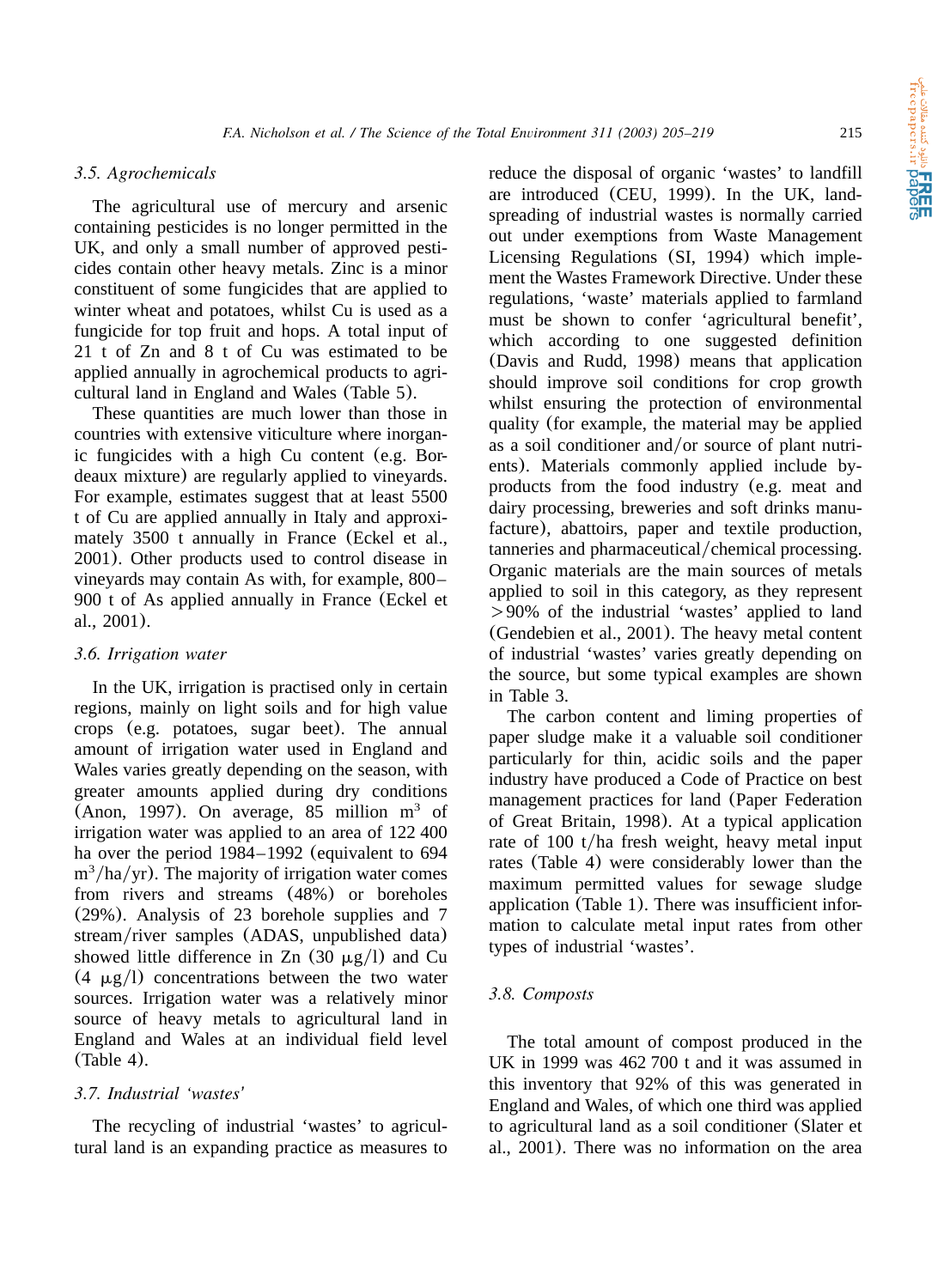of land receiving compost, so actual application rates could not be calculated.

Currently, composts represent a relatively minor source of heavy metals to agricultural land compared with other inputs ([Table 5](#page-9-0)) and the recommended compost quality standards will continue to restrict metal inputs from this source ([Com](#page-13-0)[posting Association, 2000](#page-13-0)). However, expansion of the composting industry is anticipated in response to European and national policies encouraging the diversion of organic wastes from landfill disposal, and this will increase the recycling of composted materials to farmland in the future.

# *3.9. An inventory of heavy metal inputs*

Annual heavy metal inputs to agricultural land in England and Wales (2000) from all the sources considered are summarised in [Table 5.](#page-9-0) For Zn and Cu, approximately 40% of total annual inputs to agricultural land were derived from livestock manures, 38–48% from atmospheric deposition and 8–16% from sewage sludge. In contrast, 55– 77% of Ni, Pb and As inputs were from atmospheric deposition and only 6–27% from livestock manures. For Cd, 53% of inputs were from atmospheric deposition and 30% from inorganic fertilisers (mainly phosphate fertilisers) and lime, with 11% from animal manures. The major sources of Cr to agricultural land were phosphate fertilisers, sewage sludge and atmospheric deposition. Over 85% of Hg inputs were from atmospheric deposition.

Although atmospheric deposition was an important source of heavy metals to agricultural land in terms of total quantities on a national scale, input rates on an individual field basis were small compared with those associated with metal contamination of sewage sludge and livestock manures applied to agricultural soils for crop production ([Table 4](#page-7-0)). The highest input rates of all metals were for sewage sludge (applied at 250 kg total  $N/ha/yr$ , although sewage sludge generally represented  $\langle 25\% \rangle$  of the total metal inputs and the land area receiving sludge annually was relatively small  $(< 1\%$  agricultural land; [Gendebien et al.,](#page-13-0) [1999](#page-13-0)). Zinc and Cu input rates from pig and poultry manures applied at an equivalent N rate

 $(250 \text{ kg total N/ha/yr})$  were c.45% of the sewage sludge input rates for these metals. Metal input rates from cattle manures were generally low in comparison with sewage sludge and pig or poultry manures, except for some elevation for Zn (due to supplementation of dairy cattle diets to maintain fertility) and As (probably as a result of inadvertent contamination of feeds with other mineral supplements).

# *3.10. Implications for soil quality*

The heavy metal input rates were used to estimate the time (number of years) required to raise topsoil concentrations from background values (mean concentrations in England and Wales taken from [McGrath and Loveland, 1992](#page-14-0)) to the maximum permissible limits for heavy metals stipulated in the controls on the agricultural use of sewage sludge ([Table 1](#page-2-0)), assuming all fields received inputs from atmospheric deposition and there were no losses of metals (e.g. via crop offtake or leaching). Soil Zn would be raised to the limit value (200 mg  $Zn/kg$  dry soil) after approximately 80 years of sewage sludge additions compared with 130–164 years if pig or laying hen manures were applied annually at rates of  $250 \text{ kg/ha}$  total N ([Table 6](#page-12-0)). However, these times would be decreased if soil Zn concentrations were already elevated above background values, if more than one material was applied to a field each year or if application rates or Zn concentrations were higher than those assumed here. In comparison, it would take  $>1700$  years for atmospheric deposition alone to raise topsoil Zn to the limit concentrations. Similar estimates for other metals (Cu, Ni, Pb, Cd and Cr) are provided in [Table 6.](#page-12-0)

This inventory of heavy metal inputs to agricultural land demonstrates that agricultural soils are potentially at risk of heavy metal accumulation from the application of pig and poultry manures. It may become necessary to introduce maximum permissible soil metal concentrations to protect agricultural land from long-term heavy metal accumulation from these types of livestock manures (similar to the controls currently in place for sewage sludge applications), unless strategies can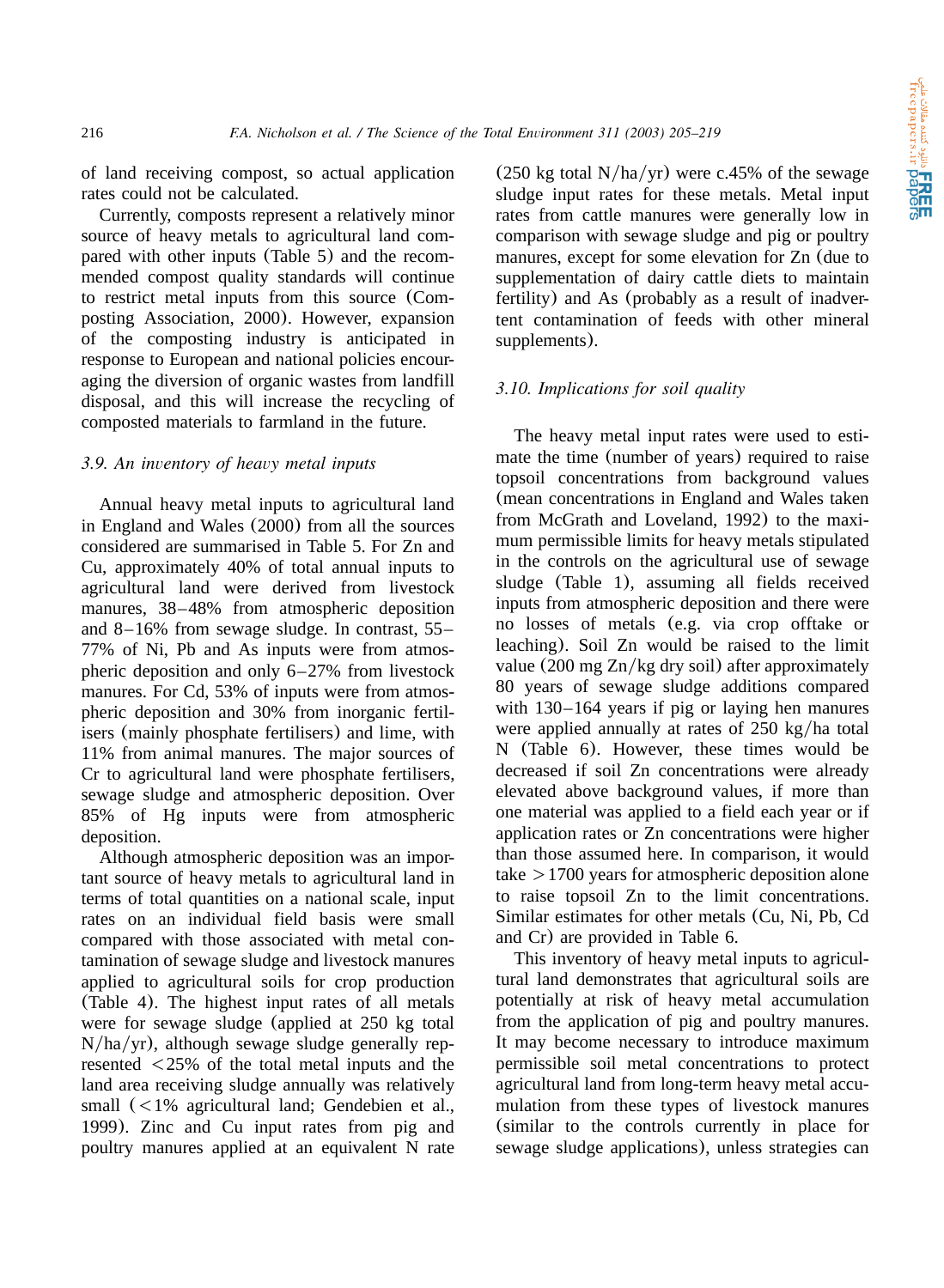| THING (years) required to raise son includes concentrations from background to minit concentrations |      |      |        |        |                |           |  |  |  |
|-----------------------------------------------------------------------------------------------------|------|------|--------|--------|----------------|-----------|--|--|--|
| Source                                                                                              | Zn   | Cu   | Ni     | Pb     | C <sub>d</sub> | <b>Cr</b> |  |  |  |
| Sewage sludge                                                                                       | 80   | 116  | 485    | 645    | 352            | 1256      |  |  |  |
| Layer manure                                                                                        | 130  | 794  | 2709   | 8749   | 933            | >10000    |  |  |  |
| Pig slurry                                                                                          | 151  | 219  | 2580   | >10000 | 2232           | >10000    |  |  |  |
| Pig FYM                                                                                             | 164  | 246  | 2667   | >10000 | 1892           | >10000    |  |  |  |
| <b>Broiler</b> litter                                                                               | 281  | 1642 | 4705   | >10000 | 1648           | >10000    |  |  |  |
| Cattle slurry                                                                                       | 358  | 1348 | >10000 | 9452   | 2186           | >10000    |  |  |  |
| Cattle FYM                                                                                          | 408  | 1688 | 3881   | >10000 | 1621           | >10000    |  |  |  |
| Atmospheric deposition                                                                              | 1733 | 6689 | >10000 | >10000 | 3893           | >10000    |  |  |  |
| Paper sludge                                                                                        | 239  | 286  | 1443   | 8501   | 518            | 7444      |  |  |  |
| Fertilisers and lime                                                                                | 1234 | 5055 | 3868   | >10000 | 1459           | >10000    |  |  |  |
| Irrigation water                                                                                    | 1473 | 6689 | >10000 | >10000 | 3893           | >10000    |  |  |  |

Time (years) required to raise soil metals concentrations from background<sup>a</sup> to limit<sup>b</sup> concentrations

Calculations assume a soil density of 1.3  $g/cm<sup>3</sup>$  and a cultivation depth of 25 cm.

<sup>a</sup> Mean soil concentration in England and Wales ([McGrath and Loveland, 1992](#page-14-0)).

<sup>b</sup> Maximum permissible soil concentration (at soil pH 6.0–7.0 for Zn, Cu and Ni) where sewage sludge is applied ([DoE, 1996](#page-13-0)).

be found to reduce the metal content of these manures.

This inventory has been based on total heavy metal inputs, but it is widely recognised that their bioavailability, especially uptake by plants, will vary considerably depending on the form of the metal entering the soil, the soil physico-chemical conditions and the genotype of the crop plant ([Alloway, 1995](#page-13-0)). These variables are too complex to take into consideration in a national inventory, but it must be remembered that the impact of the metals in a soil will vary between sites. This will be particularly so with metal inputs from sewage sludge and livestock manures where the amounts added to individual fields can be relatively large in the long-term, in comparison with the relatively small amounts added per hectare by atmospheric deposition. Some authors have already attempted to develop risk assessment methods that use soil physico-chemical characteristics to estimate soil sensitivity to heavy metal inputs at both the site scale ([Blume and Brummer, 1991](#page-13-0)) and at a national scale in relation to sewage sludge applications ([Towers and Paterson, 1997](#page-14-0)).

## **4. Conclusions**

<span id="page-12-0"></span>Table 6

In response to concerns over the impact of heavy metal on long-term soil fertility and the potential transfer of certain metals to human diets, an inventory of heavy metal inputs to agricultural soils was developed for England and Wales (for the year 2000). The known major sources of heavy metals considered included atmospheric deposition, sewage sludge, livestock manures, inorganic fertilisers and lime, agrochemicals, irrigation water, industrial by-product 'wastes' and composts. Atmospheric deposition was the main source of most metals entering agricultural land, with livestock manures and sewage sludge also locally important sources. The highest rates of heavy metal inputs on an individual field basis were from sewage sludge, although this practice is regulated and monitored within carefully controlled limits. Inputs of Zn and Cu from pig and poultry manures, which are applied to larger areas of farmland, were c.45% of those from sewage sludge. This study will assist in the development of strategies for reducing heavy metal inputs to agricultural land and to effectively target policies for preserving long-term soil quality.

#### **Acknowledgments**

Funding of this work by the UK Department for Environment, Food and Rural Affairs (Defra) is gratefully acknowledged. The survey of atmospheric metal deposition was carried out as part of an open contract from the former UK Ministry of Agriculture, Fisheries and Food (OC9325 and SP0127, 1995–1998).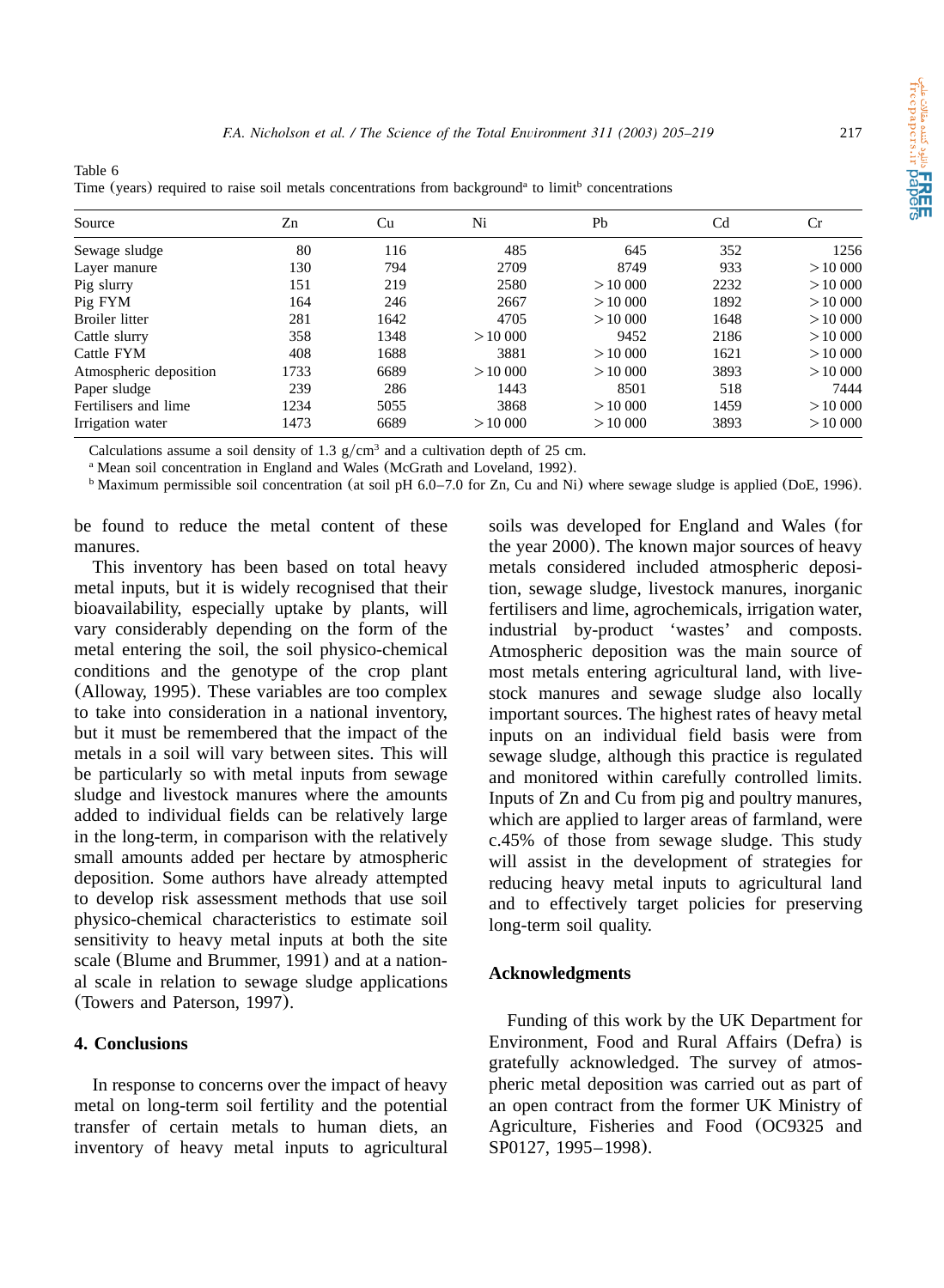#### <span id="page-13-0"></span>**References**

- ADAS. Soil science newsletter. SS/92/1. ADAS, Wolverhampton; 1992.
- Alloway BJ. Soil processes and the behaviour of metals. In: Alloway BJ, editor. Heavy metals in soils, 2nd ed. London: Blackie Academic and Professional, 1995. p. 11 –37.
- Alloway BJ, Zhang P, Mott C, Chambers BJ, Nicholson FA, Smith S, Carlton-Smith C, Andrews AJ. The vulnerability of soils to pollution by heavy metals. Final Report for MAFF Contract SP0127. London: MAFF; 2000.
- Anon. Survey of irrigation of outdoor crops in 1995, England. HMSO, London; 1997.
- Anon. Compost quality : the UK standard. CON9801. Ryton, Coventry: Henry Doubleday Research Association Publications; 1998.
- Anon. The Feeding Stuffs Regulations 2000 (S.I. 2000 No 2481). Norwich: The Stationery Office; 2000.
- Anon. Fertiliser recommendations for agricultural and horticultural crops (RB209). 7th ed. Norwich: The Stationery Office; 2000. p. 177.
- Blume HP, Brummer G. Prediction of heavy metal behaviour in soil by means of simple field tests. Ecotoxicol Environ Saf 1991;22:164 –174.
- Cawse PA. Trace and major elements in the atmosphere at rural locations in Great Britain 1972–1981. In: Coughtrey P, editor. Pollutant transport and fate in ecosystems-Blackwell Scientific Publications, 1987.
- CEC, Commission of the European Communities. Council Directive of 12 June 1986 on the protection of the environment and in particular of the soil, when sewage sludge is used in agriculture. Official Journal of the European Communities, Directive 86/278/EEC, No L181/6-12; 1986.
- CEC, Commission Regulation Amending Directive 70/524 Concerning Additives in Feeding Stuffs as Regards to Trace Elements (Draft). SANCO/367 rev2/2000; 2000.
- CEU, Council of the European Union. Council Directive 1999/ 31yEC of 26 April 1999 on the landfill of waste. Official Journal L182. 1999; 1–19.
- Chalmers AG, Sinclair AH, Carver M. Nutrients other than nitrogen, phosphorus and potassium (NPK) for cereals. Research Review No. 41. London: HGCA; 1999.
- Chalmers A, Hounsome B, Rush C. The British survey of fertiliser practice: fertiliser use on farm crops for crop year 2000. The BSFP Authority, Peterborough; 2001.
- Chater M, Williams RJB. The chemical composition of British agricultural liming materials. J Agric Sci 1974;82:193 –205.
- Comber SDW, Gunn AM. Heavy metals entering sewage treatment works from domestic sources. Water Environ Manage 1996;10:137 –142.
- Composting Association. The composting association standards for composts: working document. The composting association, Wellingborough; 2000.
- Critchley RF. An assessment of trace metal inputs to agricultural land in the United Kingdom. WRc, Medmenham; 1983.
- Davis RD, Rudd C. Investigation of the criteria for and guidance on the landspreading of industrial wastes. Final Report to the Environment Agency. Environment Agency R&D Technical Report P193. Environment Agency, Swindon; 1998.
- DEFRA, Department for environment, food and rural affairs. The June Agricultural Census; 2000. Available from: http:/ yfarmstats.defra.gov.uk.
- DETR, Department of the Environment, Transport and the Regions. The Draft Soil Protection Strategy for England and Wales-A Consultation Paper. DETR, London; 2001.
- DoE, Department of the Environment. Code of Practice for Agriculture Use of Sewage Sludge. DoE Publications; 1996.
- Eckel H, Dohler H, Roth U. Assessment and reduction of heavy metal inputs into agro-ecosystems (AROMIS). EU Concerted Action QLK5-2000-00670. Report of the first meeting. Darmstadt: KTBL; 2001.
- Environment Daily. Germany to reduce pollutants in fertilisers. Environ Daily 1229, 5 June 2002.
- EC, European Commission. The Soil Protection Communication-DG Environment Draft October 2001. Available from: http:/europa.eu.int/comm/environment/agriculture /pdf/ soilpaper2.pdf.
- Garthwaite DG, Thomas MR. Pesticide Usage Survey Report 159 : Arable Farm Crops in Great Britain 1998. London: MAFF Publications; 1999.
- Gendebien A, Carlton-Smith C, Izzo M, Hall JE. UK Sewage Sludge Survey: National Presentation, R&D Technical Report P165, Environment Agency, Swindon; 1999.
- Gendebien A, Ferguson R, Horth H, Sullivan M, Davis R, Brunet H, Dalimier F, Landrea B, Krack D, Perot J, Orsi C. Survey of Wastes Spread to Land. Final Report of DG Environment Study Contract B4-3040/99/110194/MAR/ E3, 2001. Available from: http://europa.eu.int/comm/environment/waste/landspreading.pdf.
- Harmsen K. Long-term behaviour of heavy metals in agricultural soils : a simple predictive model. In: Adriano D, editor. Biogeochemistry of trace metals. Boca Raton: Lewis Publishers, 1992. p. 217 –247.
- Harrison RM. Urban Air Quality in the United Kingdom. Department of the Environment, London; 1993.
- Haygarth PM, Jones KC. Atmospheric deposition of metals to agricultural surfaces. In: Adriano DC, editor. Biogeochemistry of trace elements. Boca Raton: Lewis Publishers, 1992. p. 249 –276.
- Holm A. *E. coli* associated diarrhoea in weaner pigs: zinc oxide added to the feed as a preventative measure. Proceedings of the International Pig Veterinary Society. 11th Congress. Lausanne, Switzerland; 1–5 July 1990.
- IC Consultants. Pollutants in Urban waste water and sewage sludge. Final Report to DG Environment, European Commission. IC Consultants Ltd, London; 2001.
- Jarup L, Berglund M, Elinder CC, Nordberg C, Vahter M. Health effects of cadmium exposure-a review of the literature and risk estimate. Scand J Work Environ Health 1998;24:1 –51.